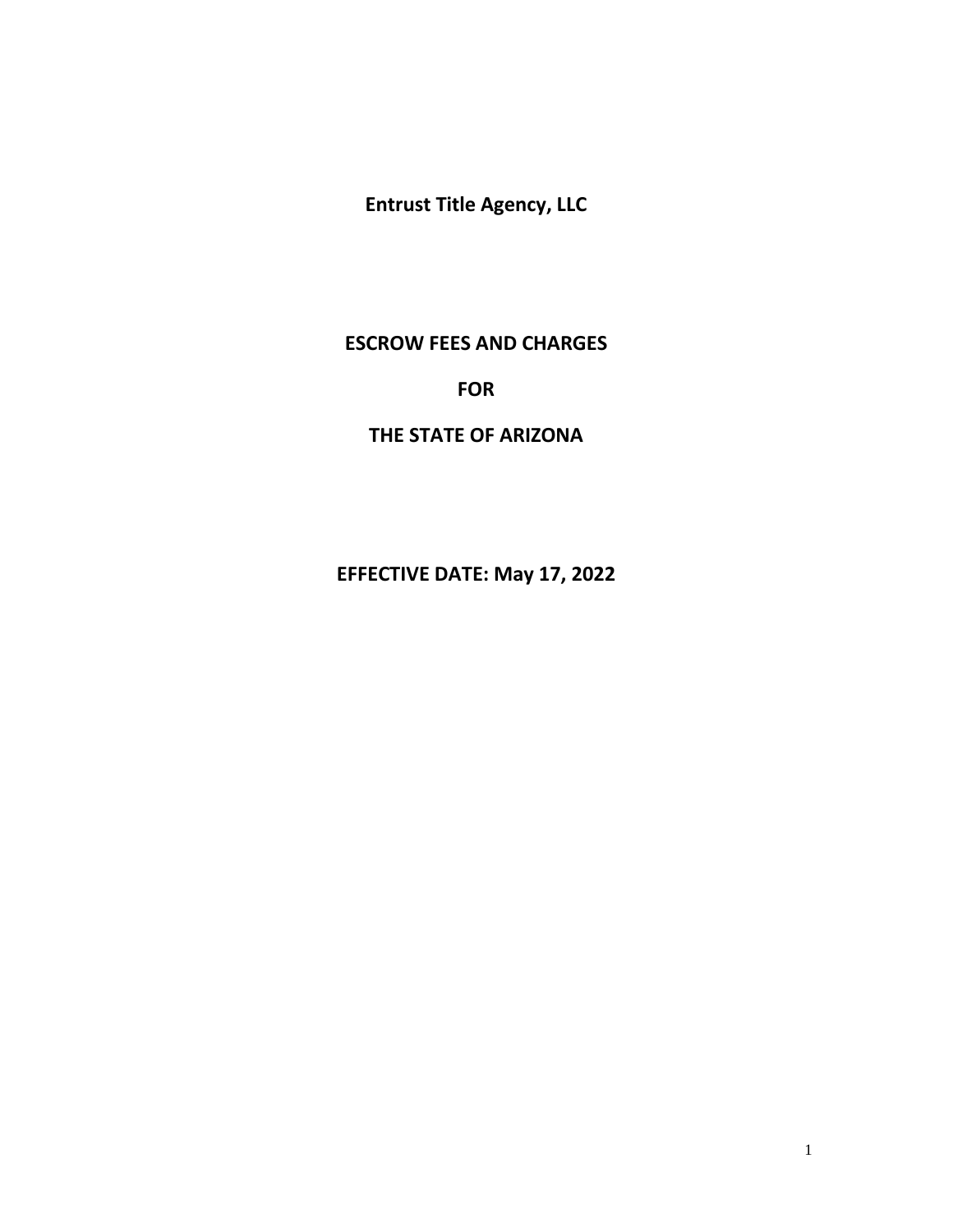## **ARIZONA FEES**

## **ENTRUST TITLE AGENCY, LLC**

#### **\*\* Closing and Settlement Services for ALL Arizona Counties**

- **Sale Closing (residential 1 to 4 family only):** \$550.00
- **Loan Closing (residential 1 to 4 family only):** \$450.00
- **Bundled Sale Closing (commercial):** (includes the following) \$1000.00
	- a. Closing/Settlement Fee
	- b. One (1) Courier/Express Fee
	- c. One (1) Wire Fee
	- d. One (1) Tax Certificate Fee
	- e. Loan Document Retrieval Fee
	- f. One (1) Notary Fee
	- g. One (1) E-Record Fee

#### **Bundled Loan Closing (commercial):** - (includes the following)

\$600.00

- a. Closing/Settlement Fee
- b. One (1) Courier/Express Fee
- c. One (1) Wire Fee
- d. One (1) Tax Certificate Fee
- e. Loan Document Retrieval Fee
- f. One (1) Notary Fee
- g. One (1) E-Record Fee

#### **Bundled Sub-Escrow Fee:** - (includes the following)

\$350.00

- a. Closing/Settlement Fee
- b. One (1) Courier/Express Fee